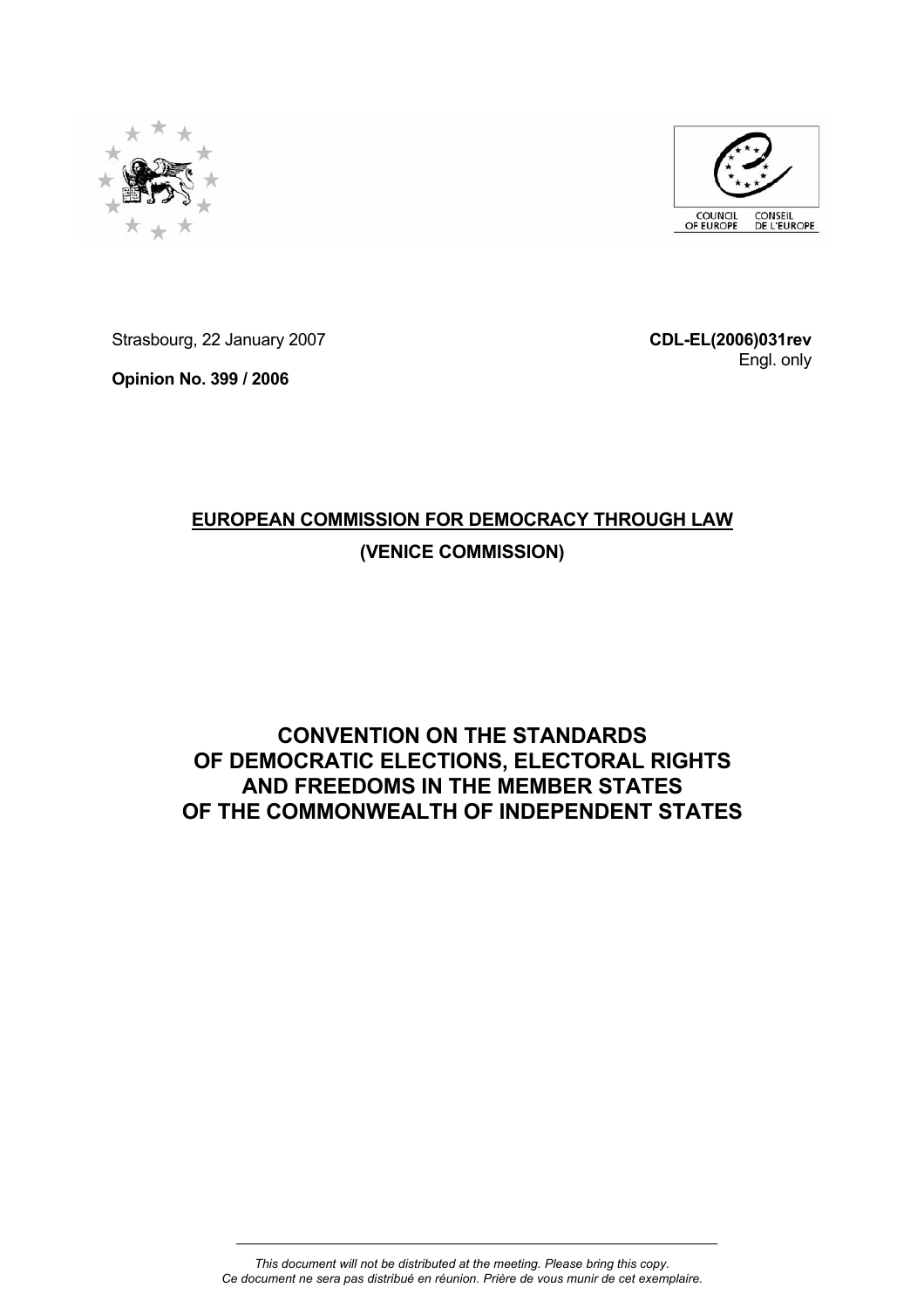## **CONVENTION**

## **on Standards of Democratic Election, Voting Rights and Freedoms in the Member States of the Commonwealth of Independent States**

States party to this Convention (hereinafter referred to as Parties),

proceeding from the goals and principles of the Charter of the Commonwealth of Independent States,

confirming an importance of the Universal Declaration of Human Rights and the International Covenant on Civil and Political Rights, which have established that empowerment to rule should rely on the nation's will expressed in authentic and periodical elections, as well as of documents of the Organisation for Security and Co-operation in Europe, of the Council of Europe and other international organisations on conducting free and fair elections,

being convinced that acknowledgement, observance and protection of the person and citizen's rights and freedoms, development and improvement of democratic institutes of people's will, procedures of their implementation in accordance with the generally accepted principles and standards of the international law, on the grounds of a national constitution and legal acts is the purpose and obligation of the law-adhering state, one of indispensable conditions of a social stability and of a further strengthening of co-operation between the states in the name of implementation and protection of ideas and principles being their common democratic wealth,

striving to promote the establishment and development of democratic systems of the representative rule, of democratic traditions for expression of the nation's will in the course of elections, exercising another forms of sovereignty of the people based on rule of law, taking into consideration national and historic traditions,

being convinced that elections are one of the political and legal instruments of a stable civic society and a sustainable development of the state,

recognising the value of the national experience of a legal regulation of elections, accumulated by the Member States of the Commonwealth of Independent States, of guarantees of voting rights and freedoms of a person and a citizen;

fully resolved to ensure combination of generally accepted standards of elections and national norms for election regulation, voting rights and freedoms of the person and citizen, and guarantees of their execution and protection, to implement the provisions contained in this Convention, on the basis of the constitution and national legislation and adequate governmental policy;

striving to assure guarantees for organisation of public and international election observation in the States party to the Convention,

have agreed upon the following: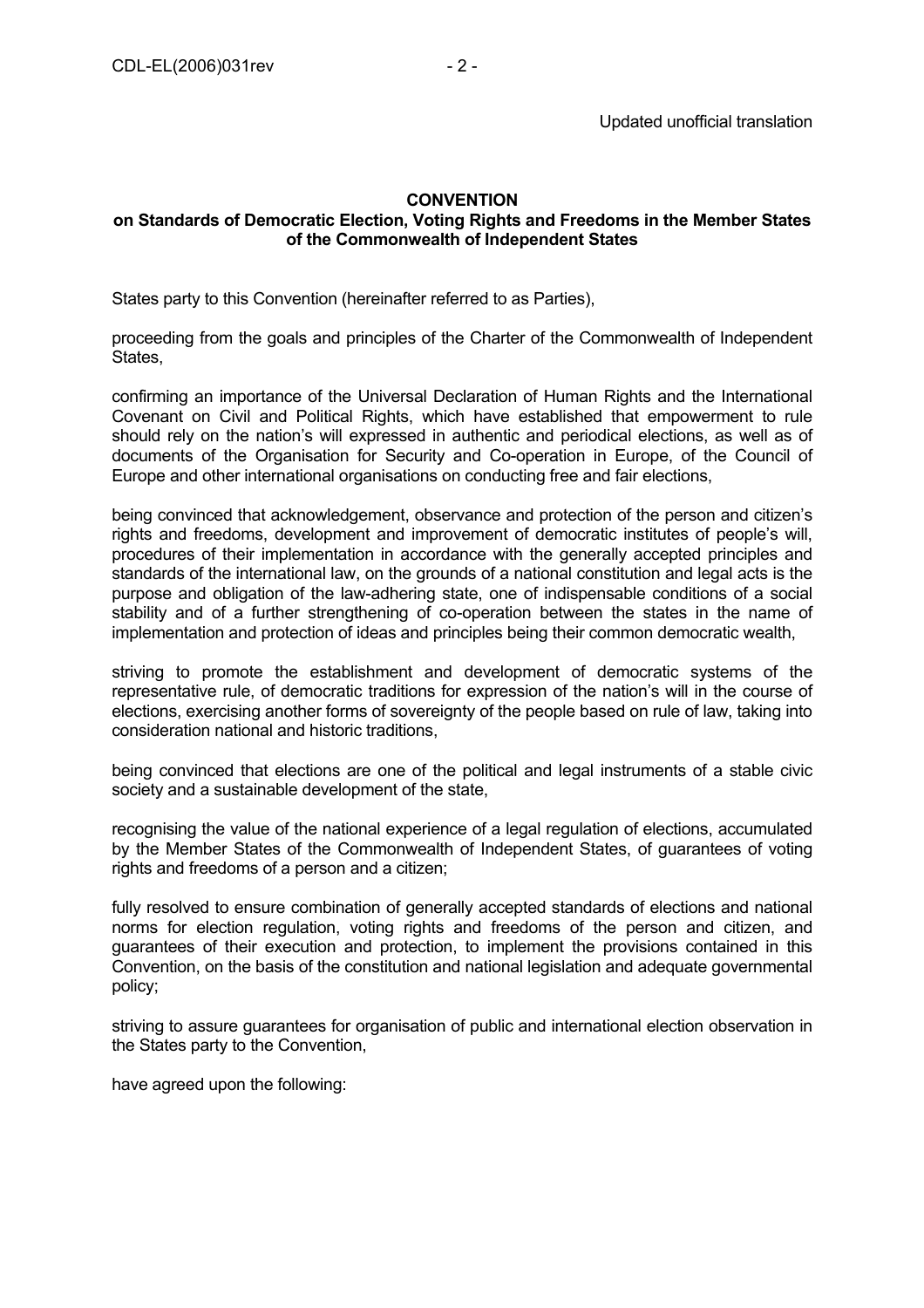#### **Article 1 Standards of Democratic Elections**

1. The democratic elections are one of the highest direct expressions of the people's power and will and are the basis of elective bodies of governmental power and local selfgovernment, of other bodies of people's (national) representation, elective officials.

2. The Parties hereto acknowledge that standards of democratic elections are as follows: the citizen's right to elect and to be elected to the bodies of state power, self-governmental bodies, to other bodies of peoples (national) representation; principles of periodicity and an obligatory nature, fairness, authenticity and freedom of elections on the basis of universal, equal suffrage with a secret balloting, providing for freedom of expression of voters' will; an open and transparent nature of elections; exercise of judicial and other protection for voting rights and freedoms of the person and citizen, public and international observation of elections, guarantees for realisation of voting rights and freedoms of the election process participants.

3. The citizen's right to elect and to be elected is fixed in the Constitution and/or in the laws and its execution is determined by laws and other normative legal acts. Legislative regulation of the right to elect and to be elected, of the election procedures (election systems) as well as limitations of the citizens' voting rights and freedoms should not constrain or revoke the generally accepted rights and freedoms of the person and citizen, and/or legislative guarantees of their implementation, as well as have a discriminative nature.

4. Calling of, preparation and conduct of elections are carried out on the basis of Constitution and laws.

5. Elected people who won a necessary number of votes, determined by the Constitution, law, assume their office in line with the procedures and the terms stipulated by the laws, and thus they take their responsibility before voters and remain in their office till expiration of the term of their powers or till their termination in another way that is regulated by the Constitution, laws in accordance with democratic parliamentary and constitutional procedures.

6. The legitimate and public nature of elections, protection and implementation of voting rights and freedoms of citizens, of candidates, political parties (coalitions), taking part in elections, realisation of the constitutional principles in organisation of elections are ensured by legal, administrative and other means of protection.

7. Any direct or indirect participation of foreign citizens, persons without citizenship, foreign legal entities, international public movements , international organizations in activities facilitating or hindering preparation and conduct of elections to the bodies of state power and local selfgovernments, to other bodies of peoples' (national) representation, elective officials is not allowed.

## **Article 2 Universal Suffrage**

The observance of the principle of universal suffrage means:

a) every citizen, upon coming up to the age fixed by the Constitution, laws, has the right to elect and to be elected to the bodies of state power, to local self-governments, other bodies of people's (national) representation, to elective posts on the conditions and in line with procedures stipulated by the Constitution and laws;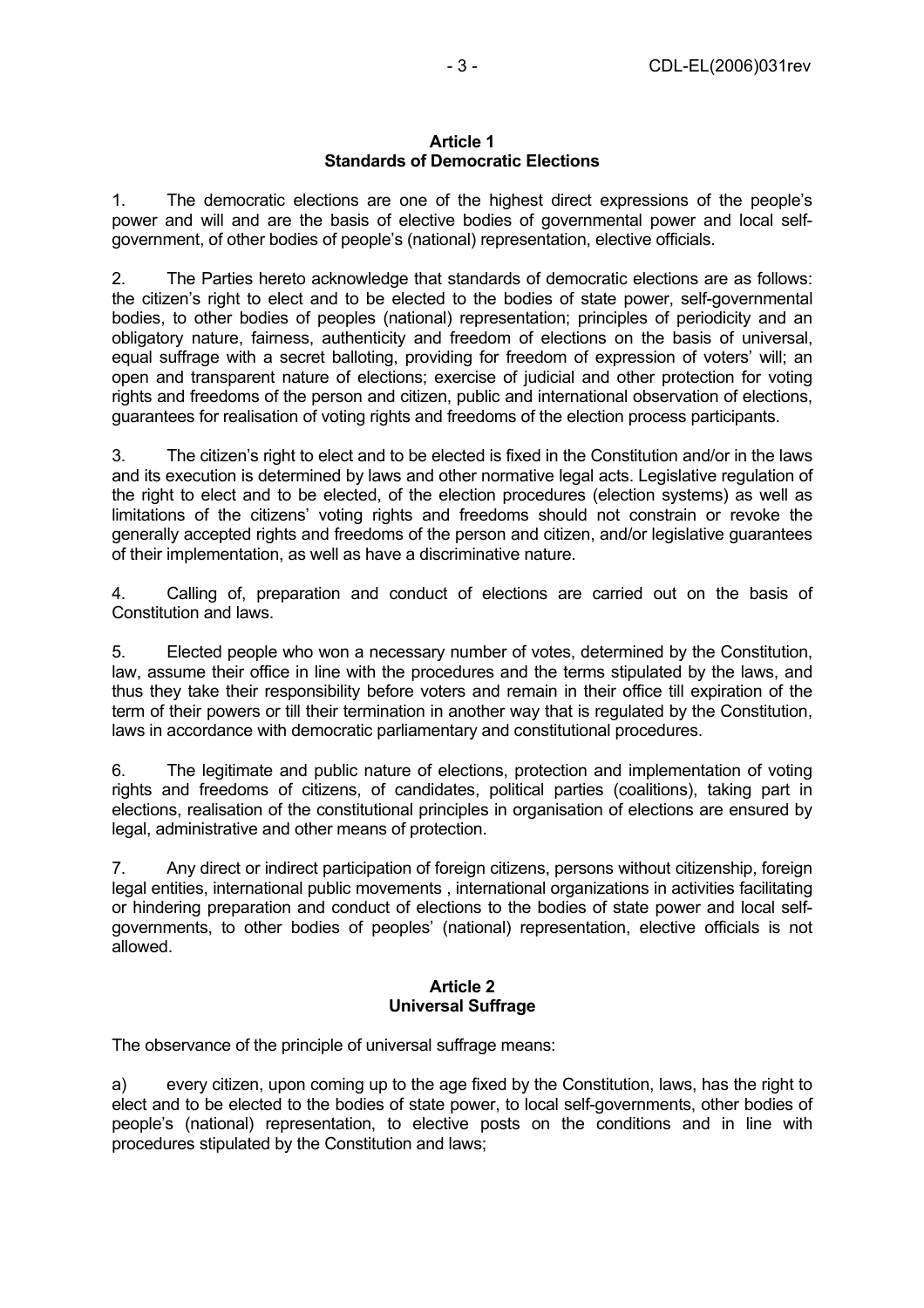b) the citizen's right to elect and to be elected to the bodies of state power, to local selfgovernments, to other people's (national) representation and other elected posts does not depend on and is exercised without any limitations of a discriminatory nature in terms of sex, language, religion or denomination, political or other convictions, national or social origin, membership of a national minority or ethnic group, property status or other circumstances;

c) every citizen living or staying in the period of conducting of the national elections beyond the boundaries of their state has the voting rights equal to those pertaining to other citizens of their state. Diplomatic representations and consulate facilities of the state, and their officials support citizens in execution of their voting rights and freedoms;

d) every citizen is guaranteed the right to receive information on their inclusion into the voters' list, to correct that information in order to assure its completeness and reliability, to appeal by the procedure stipulated by laws against refusal to be included in the voters' list.

## **Article 3 Equal Suffrage**

1. The observance of the principle of equal suffrage means:

a) every citizen has one vote or equal number of votes with other citizens, and they have the right to exercise on the equal basis with other citizens their voting right, and their vote(s) has (have) the same weight as votes of other voters, and the weight of vote (votes) of the voter should not be affected by the election system applied in the state;

b) while conducting the voting in one-mandate and/or multi-mandate electoral districts, those districts are formed on an equal basis so that the results of elections could express the will of voters as exactly and fully as possible. The criteria for the equal basis may be an approximate equality of one-mandate electoral districts based on the number of voters or an approximate equality of the number of voters per one deputy mandate in many-mandate electoral districts. The justification for a deviation from the mean standard of representation may be an inaccessibility and remoteness of the locality, compactness of living of nations or other national minorities and ethnic groups.

2. Every voter shall have the right to an equal and unimpeded access to the polling place for the purpose of executing their right to take part in a free voting.

3. The citizen can be provided with the possibility to exercise their right to vote through organisation of an early voting, voting outside the voting premises or other voting procedures assuring provision of the maximum convenience for voters.

4. Every citizen should have equal legal possibilities to propose him/herself as a candidate in elections.

5. Restrictions connected with peculiarities of the participation in electioneering of the candidates running for the election post for a new term are regulated by the constitution, laws. Observance of the fixed restrictions should not prevent the deputies, elective officials from exercising their powers and meeting their responsibilities before the voters.

6. The candidates do not have the right to take advantages of their official position or advantages of office with the aim of being elected. The list of breaches of the principle of equal suffrage, and measures of responsibility for such breaches are determined by laws.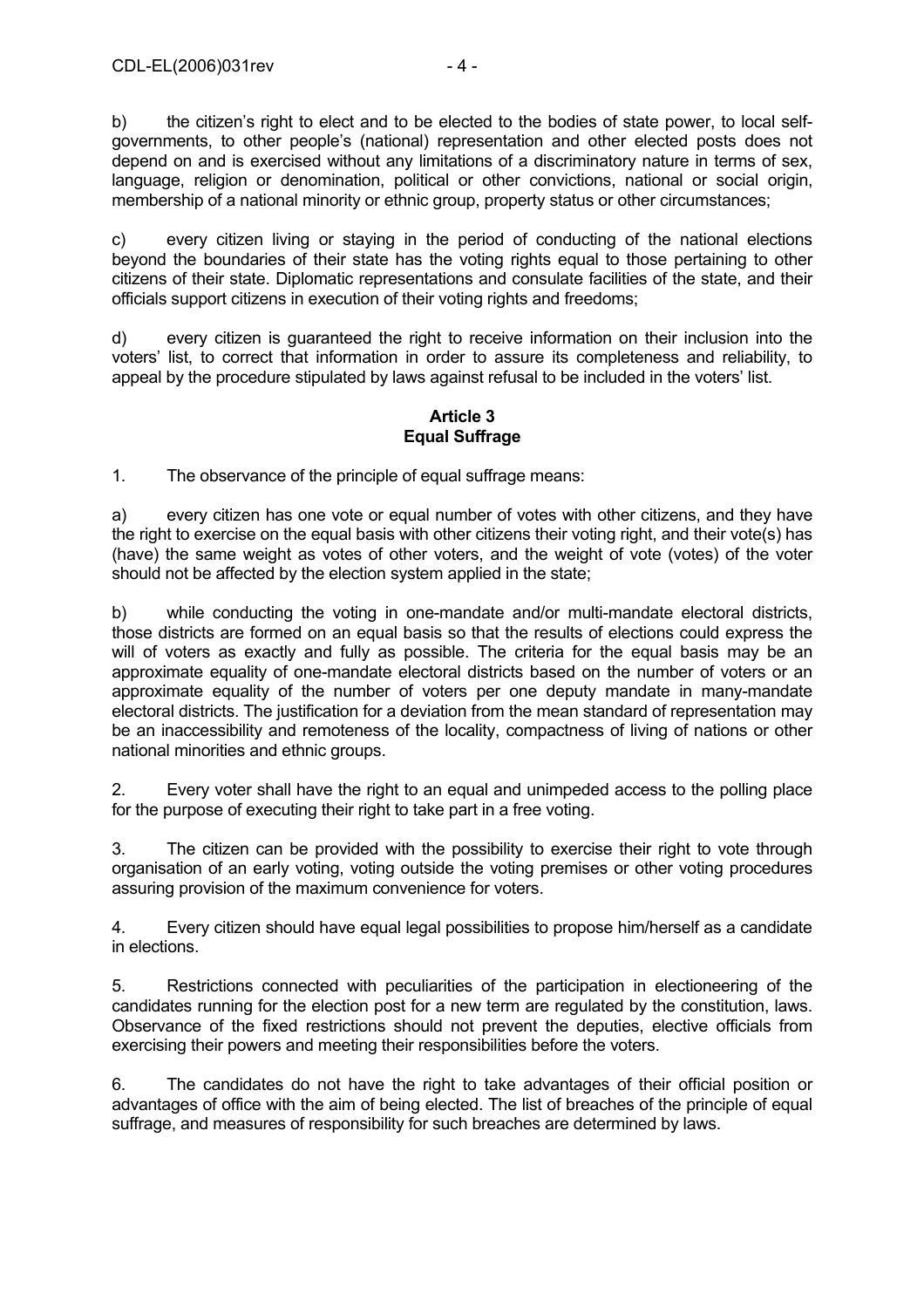## **Article 4 Direct Suffrage**

1. The observance of the principle of direct suffrage means that citizens vote in the elections directly for a candidate and/or a list of candidates, or against a candidate, candidates and/or a list of candidates, or against all candidates and/or lists of candidates, respectively.

2. All the mandates in one of the chambers of the national legislative body are an object of a free competition of candidates and/or of lists of candidates in the course of nation-wide elections.

3. If the legislative body is a two-chamber one, and part or all deputy mandates of its second chamber are not the object of free competition between candidates and/or lists of candidates in the course of nation-wide elections, a given provision does not contradict this Convention.

## **Article 5 Secret Balloting**

1. The Parties hereto proceed from the assumption that observance of the principle of secret balloting means exclusion of any control over voters' expression of will, provision for equal conditions for free choice.

2. The citizens' right to a secret balloting cannot be limited in any way and by whatsoever.

3. Conducting of elections shall be executed with the use of secret balloting procedure.

4. Electoral bodies are obliged to assure observance of the conditions stipulated by the Constitution, law, other legal acts that exclude the possibility to exert any control or monitoring over filling in the voting paper by the voter in the place of a secret balloting, performance of any actions violating the principle of voter's secret will expression.

## **Article 6 Periodical and Compulsory Elections**

1. The Parties hereto proceed from the assumption that elections of the elective bodies of state power, local self-governments, other bodies of people's (national) representation, elective officials are compulsory and they are carried out in terms fixed by the constitutions and laws.

2. Elections should be conducted with a periodicity being determined by the Constitution, law in such a way that people's free will always be the basis of elective bodies of the state power, local self-governments, other bodies of people's (national) representation, elective officials.

3. The term of powers of elective bodies and of elective officials is determined by the Constitution and laws. Alteration of the term of powers should be established only by the procedure stipulated by the Constitution, laws.

4. The Parties hereto proceed from the assumption that there should not be undertaken actions or disseminated appeals to execute actions inducing or aimed at inducement to break or cancel or adjourn the term of elections, of execution of election actions and procedures set in accordance with the Constitution, laws.

5. The Parties hereto proceed from the assumption that under the conditions of the state of emergency or martial law, in order to assure citizens with safety and to protect the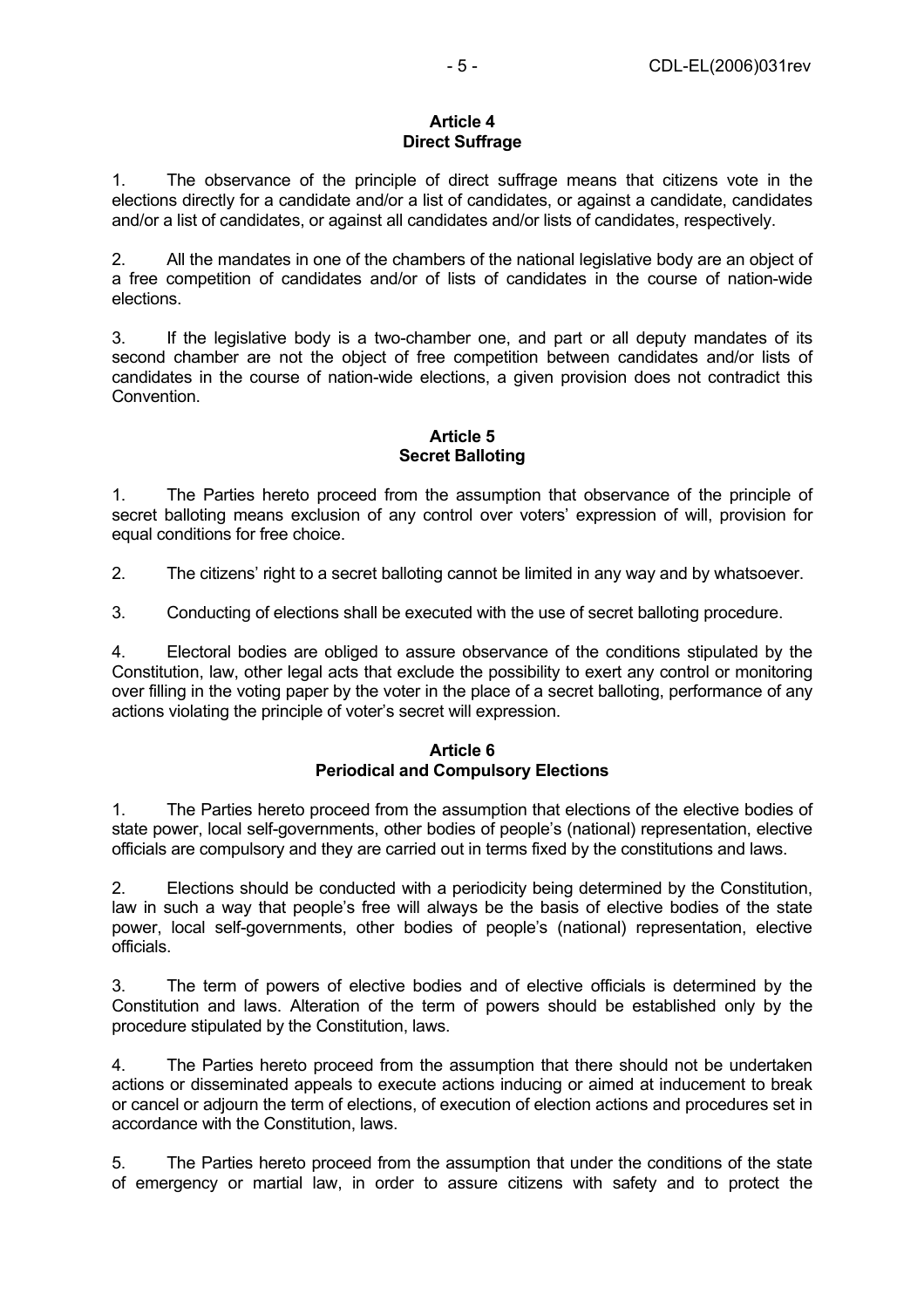constitutional system in accordance with the Constitution, laws there may be established limitations of rights and freedoms with their limits and period of validity fixed, and there may be adjourned the date of conducting elections.

#### **Article 7 Open and Transparent Elections**

1. The preparation and conduct of elections shall be executed openly and publicly.

2. Decisions of electoral bodies, state authorities and local self-governments, made within the framework of their competence related to setting of the term, preparation to and conducting of elections, to provision of and protection of the citizen's voting rights and freedoms, are, in a obligatory manner, subject to an official publishing, or they are publicised in another way, in accordance with the procedure and in terms stipulated by the laws.

3. Legal acts and decisions relating to the citizen's voting rights, freedoms and obligations cannot be applied if they are not officially communicated to the public.

4. The electoral body within the time-period fixed by the legislation on elections shall, in their press means or in other mass media, publish the information on results of voting as well as the data on all the persons elected.

5. Observance of the principle of openness and publicity of elections should provide for establishment of conditions for execution of election monitoring by public and international bodies.

## **Article 8 Free Elections**

1. The supremacy of the Constitution is the basis for conducting of free elections, and provides the citizens and other participants of the election process with the possibility to make their choice in respect of their participation or non-participation in elections within the form allowed by the law and by legal methods, without any influence, violence, threat to apply violence or an illegal coercion, not being afraid of penalty or influence, regardless of the results of the voting and results of elections, and with provision of legal and other guarantees as regards the issue that there will be exercised the principles of free elections during the whole election process.

2. Citizen's participation in elections is free and voluntary. Nobody can force him/her to vote for a definite candidate or a definite list of candidates, or against a definite candidate, a definite list of candidates, nobody has the right to exert influence upon the citizen in order to force him/her to take part in or abstain from elections as well as upon their free expression of will. No one voter may be forced by whomever to declare how s/he is going to vote or how s/he has voted.

3. The candidate, political party (coalition) and other players of the election process are responsible before the society and state in accordance with the Constitution and the law. No one candidate or political party (coalition), another public formation or organisation has the right to apply methods of a psychological, physical, religious compulsion or appeals to violence, or threat to apply violence, or any other forms of compulsion.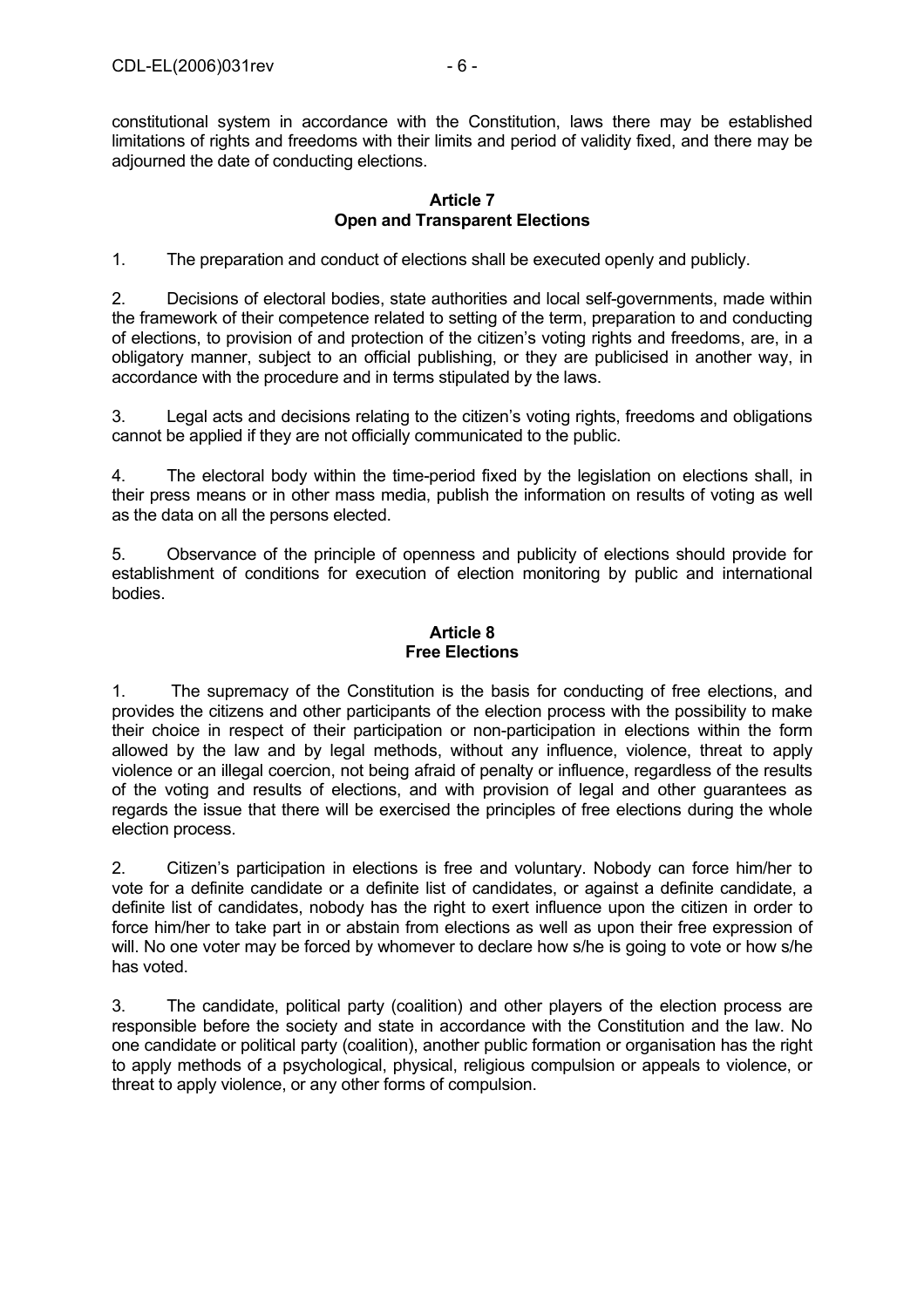## **Article 9 Authentic Elections**

1. During authentic elections there are guarantees for revealing the freely expressed will of the people and for its direct execution.

2. Authentic elections provide voters with a possibility based on the constitution and the laws to choose between candidates. With authentic elections, there are a real political pluralism, an ideological variety and a multi-party system that are exercised through functioning of political parties, which legal activities are under a legal protection of the state.

3. With authentic elections, there is provided voters' free access to information on candidates, lists of candidates, political parties (coalitions) and on the process of elections, and in the case of candidates, political parties (coalitions) - to mass media and means of telecommunications.

4. In the course of preparation to and conducting of elections, there is used the state language or state languages, and in the cases and in the order being fixed by laws, also the official languages of the composite parts of the state territory, languages of nations and nationalities, national minorities and ethnic groups in the territories of their compact living.

5. Setting of a term of elections and their conducting, election actions and procedures should be performed in the manner and in terms that allow the candidates, political parties (coalitions) and other players of the election process to conduct the full-fledged pre-election campaign.

6. Authentic elections assume equal and fair legal conditions for registration of candidates, lists of candidates and political parties (coalitions). Registration requirements should be clear, and they should not include conditions that may become the grounds for limitations or privileges of a discriminatory nature. Any arbitrary or discriminatory application of norms for registration of political parties (coalitions), candidates, lists of candidates is not allowed.

7. Every candidate and political party (coalition) participating in elections should acknowledge the results of voting and the results of democratic elections, and have the possibility to appeal against the official results of voting, the results of elections that breach citizen's voting rights and freedoms, to courts and/or other bodies in accordance with the procedure and terms stipulated by laws, international obligations of the state.

8. Persons and bodies whose activities are aimed at falsification of counting of votes, of the outcomes of voting and of the results of elections, at hindrance to citizen's free execution of his/her voting rights and freedoms, including those in the form of boycott or appeals to boycott the election, refusal to execute the election procedures or election actions should be prosecuted according to the law.

## **Article 10 Fair Elections**

1. The observance of the principle of fair elections should provide for establishment of equal legal conditions for all participants of the election process.

2. While conducting fair elections, there are assured:

a) the universal and equal suffrage;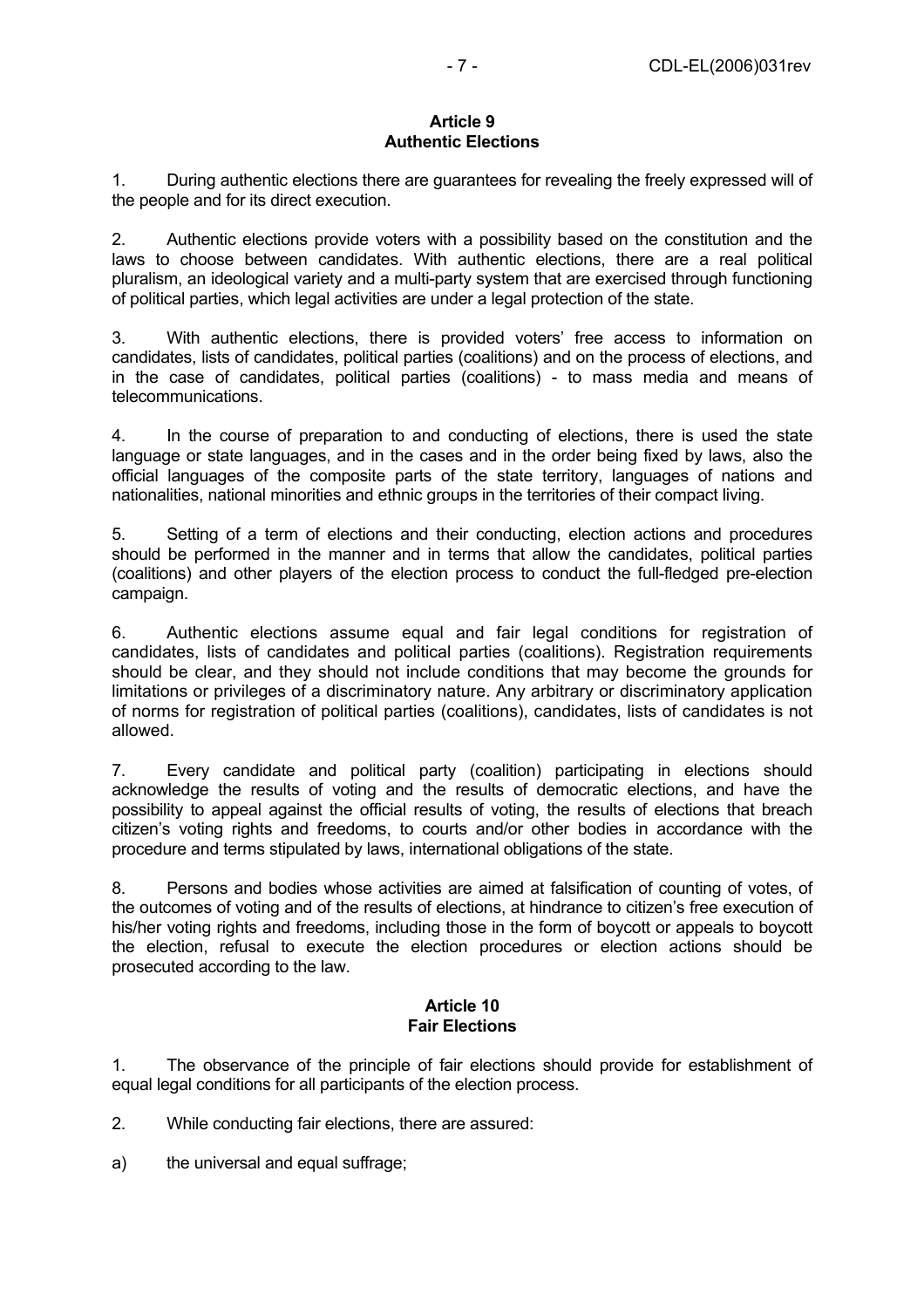b) equal possibilities for every candidate or every political party (coalition) to participate in the election campaign, including the access to mass media and means of telecommunications;

c) a fair and open financing of elections, election campaign of candidates, political parties (coalitions);

d) honesty when voting and counting of votes, full and swift communicating of the results of voting with an official publishing of all results;

e) organisation of the election process by impartial electoral bodies, working openly and publicly under an effective monitoring by public and international bodies;

f) a quick and effective examination by courts and other bodies invested with the power to do so of complaints about violations of voting rights and freedoms of citizens, candidates, political parties (coalitions) within the time-period framework of relevant stages of the election process, provision for the citizen's right to apply to international judicial bodies for protection and restitution of their voting rights and freedoms in accordance with the procedure stipulated by the norms of the international law.

3. The candidates may be put forward by voters of a relevant electoral district and/or by way of self-nomination for election. Candidates and/or lists of candidates may also be put forward by political parties (coalitions), other public formations and subjects who have the right to put forward candidates and/or lists of candidates, mentioned in the Constitution, laws.

#### **Article 11 Conducting of Elections by Electoral Bodies (Election Commissions)**

1. The preparation and conduct of elections, provision for and protection of citizens' voting rights and freedoms, and control of their observance are to be born by electoral bodies (election commissions) which status, competence and powers are established by the Constitution and legislative acts.

2. The formation and activities of other structures (bodies, organisations), which substitute or exercise fully or partially, or hamper the legal activities, or illegally interfere with activities, or confer the status, functions and powers of electoral bodies is not permitted.

3. The way of formation, powers, organisation of activities of electoral bodies, as well as the manner, grounds and terms for disbandment of the composition (members) of electoral body or premature termination of powers of the member (members) of electoral body shall be determined by laws. And the manner and terms of premature termination of powers of the member (members) of electoral body on the grounds envisaged in the law, as well as appointment, by the body authorised to do so, of a new member of the electoral body instead of that withdrawn, shall not prevent from execution by the electoral body of the powers it is entrusted with, violate integrity of the election process, lead to non-observance of the terms of execution of the election activities, to violation of the citizens' voting rights and freedoms.

4. The Parties hereto acknowledge the possibility of vesting the candidate, political party (coalition), which has put forward the list of candidates, with the right to appoint - in accordance with the procedure stipulated by the law - to the electoral body, which has registered the candidate (list of candidates), as well as to lower electoral bodies in one member of the electoral body with a deliberative vote, representing the candidate who has appointed him or her, the political party (coalition).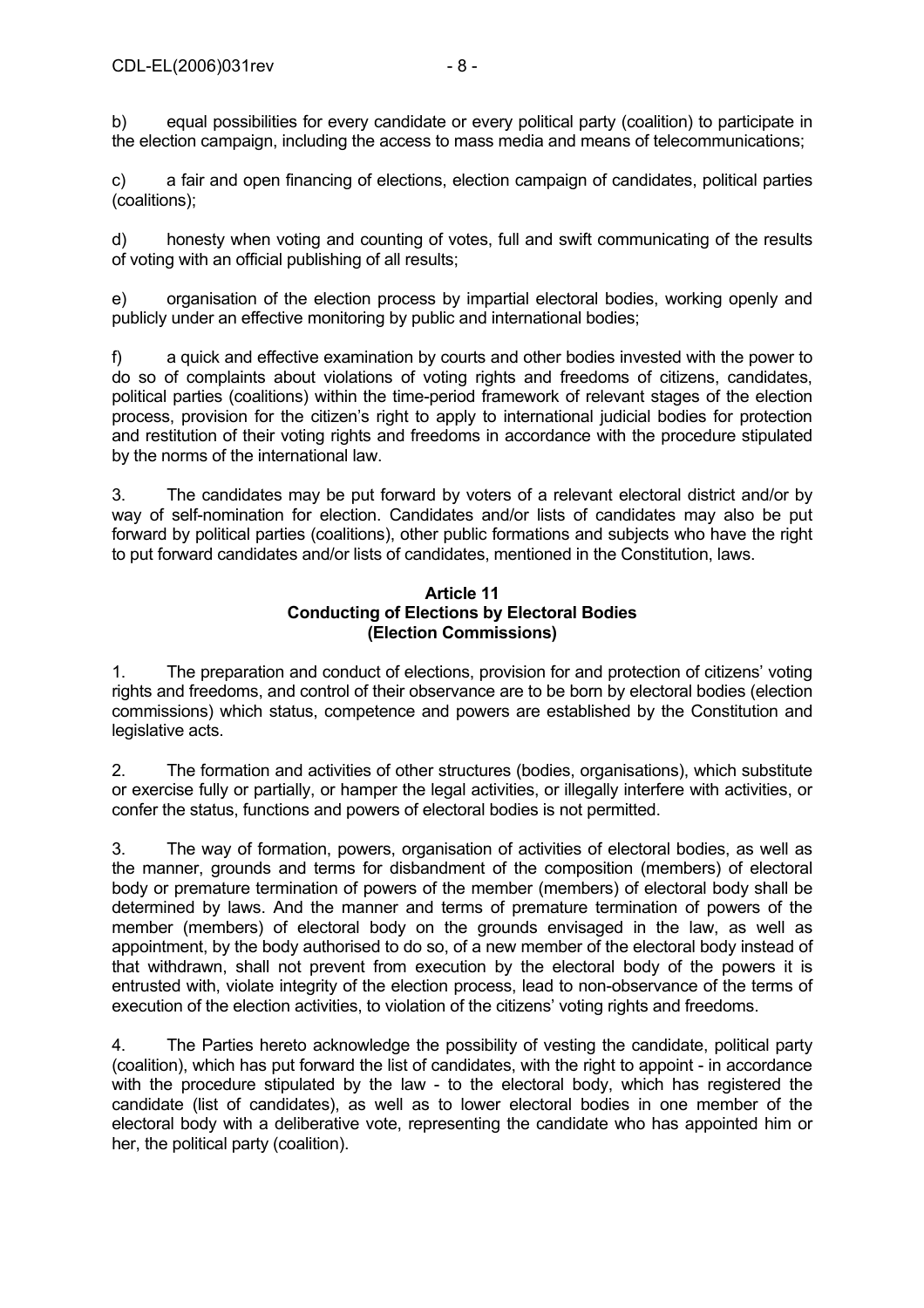5. The member of electoral body with the deliberative vote has the right to speak at a meeting of the electoral body, to make proposals relating to the issues in the competence of electoral body, and to require to hold voting on those issues; they have the right to appeal against actions (inaction) of the electoral body to the higher electoral body or to the court, to exercise other powers stipulated by laws.

6. Decisions of electoral bodies, adopted within the framework of competence, are binding for executive authorities, state institutions, local self-governments, political parties and other public formations, their representatives, organisations, officials, voters, lower electoral bodies, other persons and organisations mentioned by laws.

7. The Parties hereto acknowledge and put on governmental bodies, local selfgovernments, institutions, organisations, and on their officials, the obligation to support the electoral bodies in execution of their powers, and on the organisations executing television and/or radio broadcasting, and on editorial staffs of periodical print publications, specified in election-related legislation, the obligation to provide the electoral bodies, free of charge, with broadcasting time, the possibility to place printed information for the necessary transfer of messages to voters on elections and the course of electioneering.

## **Article 12 Financing of Elections and of Election Campaign of Candidates, Political Parties (Coalitions)**

1. The financing of measures connected with elections is executed at the expense of budget resources.

2. The states shall assure, in the cases and in accordance with the procedure stipulated by the constitutions and laws, allocation to the candidates, political parties (coalitions), participating in elections, on fair terms, of budgetary resources, as well as the possibility to create an off-budget fund at the electoral body, or to form their own financial electoral fund for the purpose of financing their election campaign, and to use for those purposes their own funds, voluntary money donations made by physical and/or national legal entities in amounts and in accordance with the procedure stipulated by the laws. Use by the candidates, political parties (coalitions) of other funds apart from those that have come to the said funds, has to be forbidden and to entail responsibility in accordance with the laws.

3. Any foreign donations, inclusive of those from foreign physical and legal entities, for candidates, political parties (coalitions), participating in elections, or to other public unions and organisations, which directly or indirectly, or in another manner relate to or are under a direct influence or control of the candidate, political party (coalition), and facilitate or contribute to accomplishment of goals of the political party (coalition) are not allowed.

4. This Convention signatory states shall provide for an open and transparent nature of all money donations to candidates, political parties (coalitions), participating in elections, in order to avoid any prohibited donations to candidates, political parties (coalitions) that have put forward the candidates (lists of candidates) in elections.

5. The candidates, political parties (coalitions) participating in elections should, with periodicity stipulated by the laws, submit to the electoral bodies and/or other bodies, mentioned in the law, information and reports on receipt of all donations to their election financial funds, on their donors as well as on all their disbursements from those funds on financing of their election campaign. The electoral bodies shall provide for publication of the said information and reports in mass media and means of telecommunications mentioned in the laws.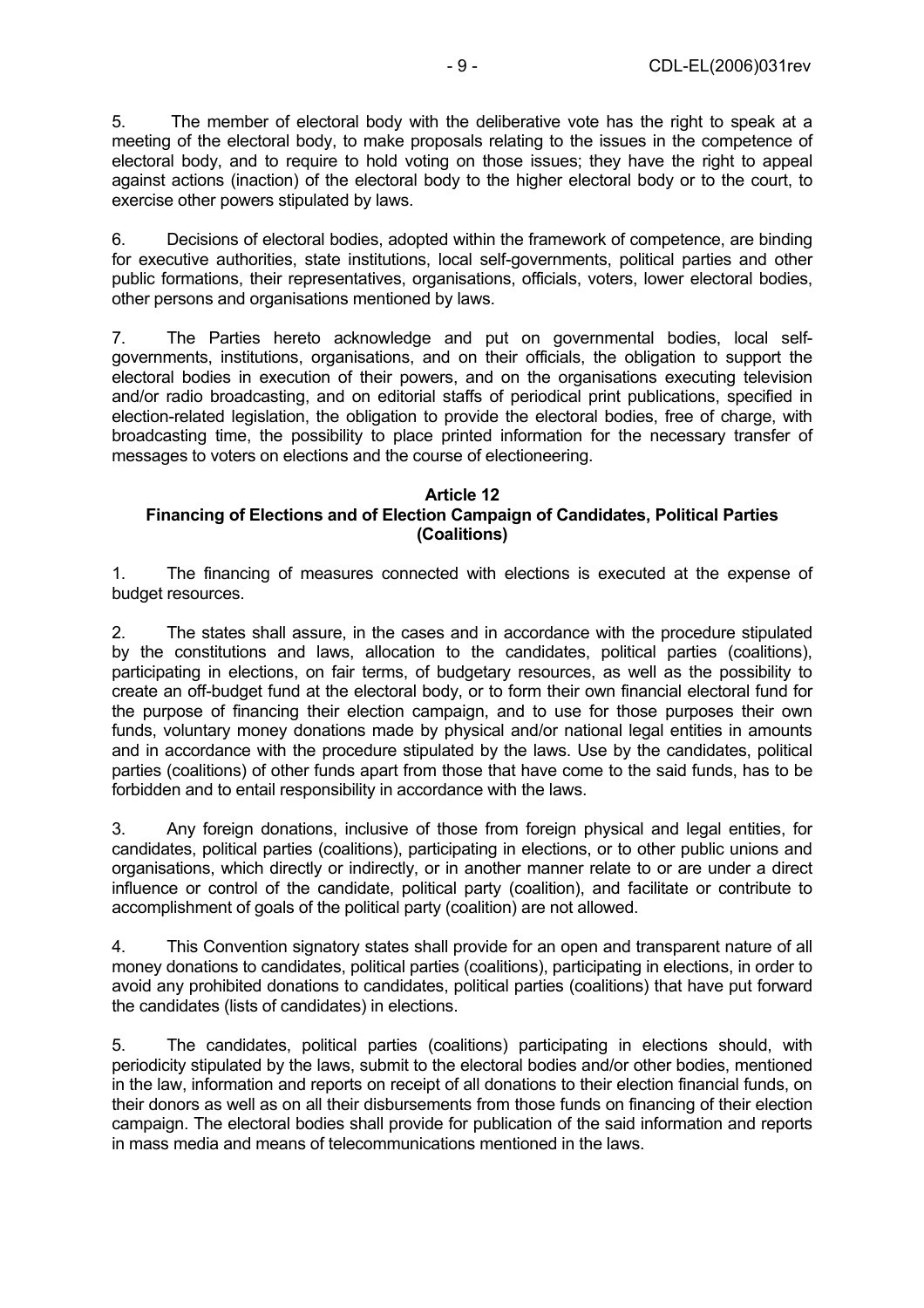control or supervision over observance of rules and manner of financing of the election campaign of candidates, political parties (coalitions) on a special body or bodies, officials or electoral bodies.

7. The list of violations of conditions for and manner of making donations, as well as financing of activities of candidates, political parties (coalitions) and the list of measures for warning of, prevention of violations of regulations on financing of elections and election campaign of candidates, political parties (coalitions) should be stipulated by the laws, other normative legal acts.

## **Article 13 State Information Support for Elections and Campaign Activities**

1. The state shall assure freedom of search, collection, dissemination of information on elections, candidates, an impartial information coverage of elections in mass media and means of telecommunications.

2. Mass media and means of telecommunications are called upon to inform the population on elections, nomination of candidates, their pre-election programmes (platforms), on election campaigning, the outcomes of voting and the results of elections, to exercise their activities within the framework of constitutions, laws, international obligations of the state.

3. The Parties hereto consider that according to the laws, representatives of mass media and means of telecommunications have the right to:

a) attend electoral bodies' meetings, providing for publicity and openness of their activities;

b) get acquainted with documents and materials of respective electoral bodies on the outcome of voting and the results of elections, to produce or to receive from a relevant electoral body copies of the documents and materials mentioned, to pass them for the purpose of publication to mass media and means of telecommunications;

c) attend public campaign events, reflect election campaigning in mass media;

d) be present during the voting procedure, counting of votes, vote tabulation and announcing the election results.

4. The states ensure that citizens, candidates, political parties (coalitions), which nominated a candidate and/or a list of candidates and other public formations, are guaranteed the freedom to conduct campaign activities in any forms which do not contradict the law and in line with the procedure and in terms stipulated by the laws provided pluralism of opinions and absence of censorship.

5. All candidates, political parties (coalitions) participating in the elections shall, in accordance with the Constitution and the laws, be provided with equal conditions for access to mass media and means of telecommunications in order to conduct their pre-election campaign, including those relating to presentation of their pre-election programme (platform).

6. During election campaign, there shall not be allowed abuse of the freedom of speech and freedom of mass communication, including appeals to a violent seizure of power, violent alteration of the constitutional system and breach of the territorial integrity of the state, appeals aimed at propaganda of war, terrorist, any other violent actions, appeals provoking a social, racial, national, ethnic, religious hatred and hostility.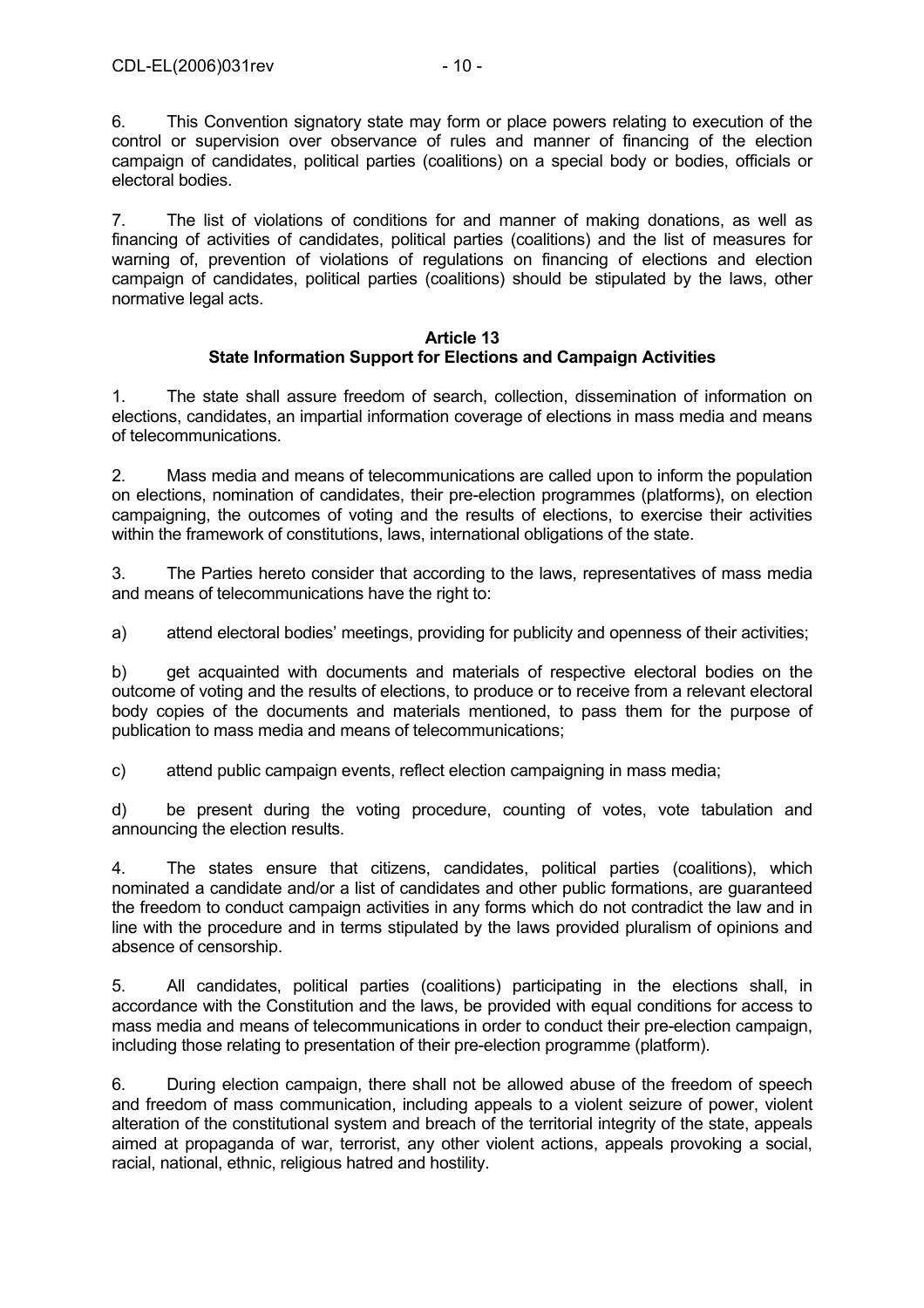7. The Parties hereto proceed from the assumption that mass media and means of telecommunications of one State party to this Convention must not be used by anyone for the purposes of taking part in the propaganda activities during election campaign taking place on the territory of another State party to this Convention.

8. The list of breaches of the conditions and the course of conducting by the candidates, political party (coalition) of their campaign activities, as well as participation of mass media in information coverage of the election campaign, constituting the grounds for occurrence of responsibility, shall be set by the laws.

#### **Article 14 Status and Powers of National Observers**

1. The Parties hereto acknowledge that every candidate, every political party (coalition), another public formation (public organisation), group of voters, other subjects of elections, mentioned in the Constitution, laws, have the right - in accordance with the procedure set by the laws or normative acts, being adopted by the bodies organising elections - to appoint national observers who shall, on the voting day, during early voting, have the right to observe in the place destined for voting.

2. The rights and obligations of national observers shall be determined by legislation.

3. The Parties hereto acknowledge that the national observers should be vested with the following rights:

a) to get acquainted with the election documents mentioned by the laws on elections, to receive information on the number of voters included in the lists of voters, and on the number of voters taken part in the voting, including early voting, the voting outside a polling station;

b) to be present at the polling station;

c) to observe the issuance of ballot papers to voters;

d) to be present during early voting and when voters are voting outside a polling station;

e) to observe vote count in the conditions that provide for visibility of ballot counting procedure;

f) to observe filling of the result protocol and other documents by the electoral body, to get acquainted with the records of the electoral body on the outcome of voting, including the protocols that are compiled repeatedly, to receive the attested copies of the protocols in accordance with the procedure stipulated by the national legislation from a relevant electoral body;

g) to address proposals and comments on the issues of organization of voting to the electoral body;

h) to appeal against decisions and actions (inaction) of the electoral body, members of the electoral body to the next higher electoral body or to the court.

4. In the cases and in accordance with the procedure stipulated by the laws, the rights of the national observer may also be used by candidates' trustees.

5. The Parties hereto recognise the possibility to vest the electoral bodies and/or other bodies and organisations with powers to organise training of national observers and other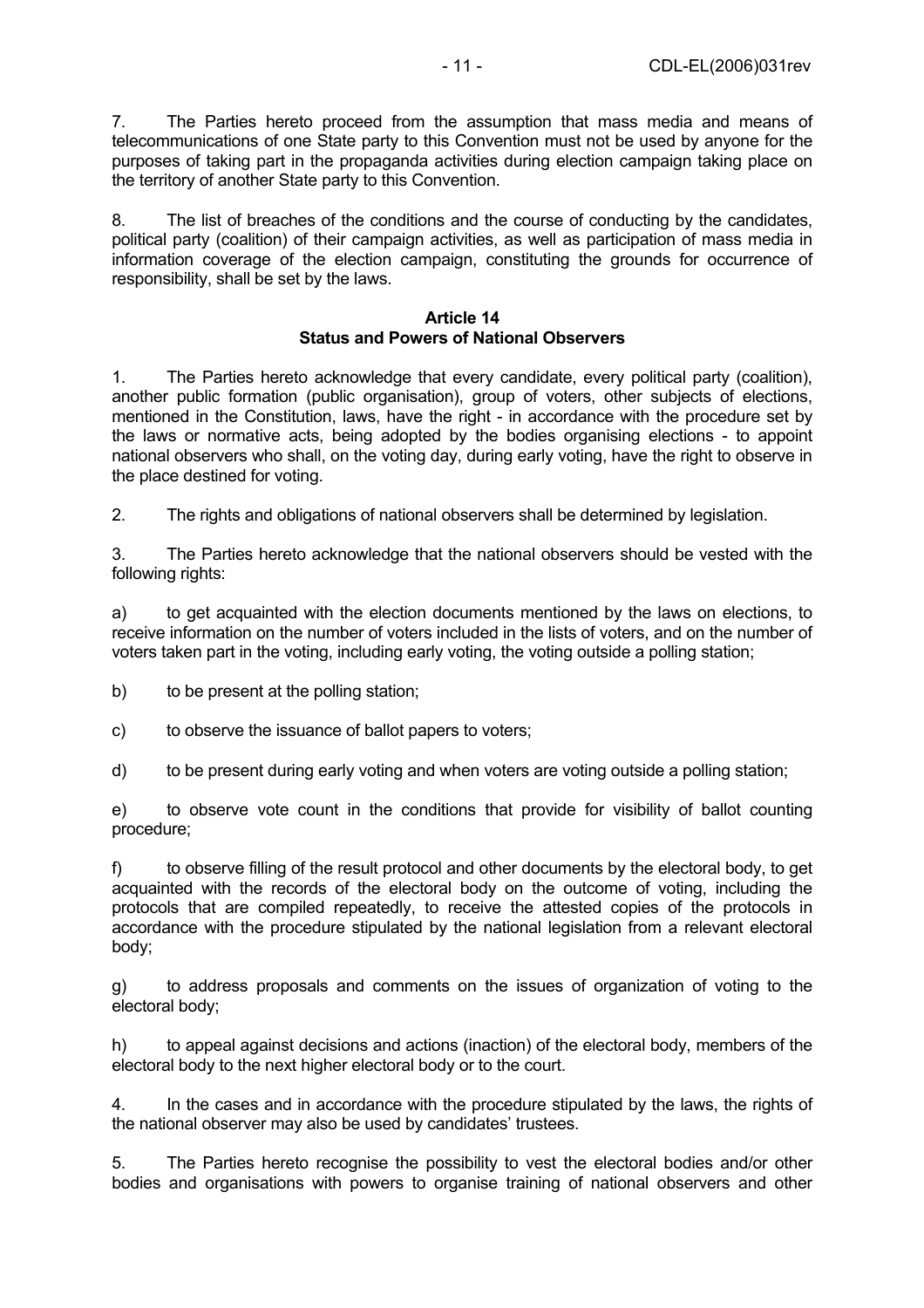participants of electoral process on the basics of democratic election technics, the national legislation on elections, international election standards, provision for and protection of the voting rights and freedoms of the person and citizen.

## **Article 15 Status and Powers of International Observers**

1. The Parties hereto proceed from the assumption that the presence of international observers promotes openness and transparency of elections and ensures the observance of international commitments of the states. They will strive to facilitate the access of international observers to election processes being conducted on a lower level than the national one, including the municipal (local) level.

2. Activities of international observers are regulated by the laws of the country of presence, by this Convention and other international documents.

3. International observers shall receive the permission to enter the territory of the state in accordance with the procedure stipulated by the law, and they are accredited by a relevant electoral body upon presentation of a relevant invitation. Invitations may be sent by the bodies authorised by the law upon an official publication of the decision on setting of election. Proposals to send invitations may be submitted by charter bodies of the Member States of the Commonwealth of Independent States.

4. A central electoral body shall issue a certification of accreditation of the established pattern to an international observer. Such a certification gives the international observer the right to exercise monitoring in the period of preparation to and conducting of elections.

5. An international observer shall, while staying in the territory of the state of presence, be under the protection of a given state. The electoral bodies, governmental bodies, local selfgovernments are obliged to render them a necessary assistance within their scope of competence.

6. An international observer shall perform his activities on their own and independently. Material and financial provision of international observer's activities is executed at the expense of the party that has seconded the observer, or at their own expense.

7. The international observers may not use their status to carry out activities not connected with observing of election campaign. The Parties hereto reserve their right to deprive of accreditation those international observers who are breaching the laws, generally accepted principles and the international law standards.

8. The international observers have the right:

a) to have an access to all the documents (not infringing upon interests of national security) regulating the election process, to receive from the electoral bodies necessary information and copies of the election documents stated in national laws;

b) to contact the political parties, coalitions, candidates, individuals, workers of electoral bodies;

c) to visit freely all polling stations places of voting, also on the election day;

d) to observe voting, vote count and tabulation of the election results under the conditions providing for transparency of ballot counting;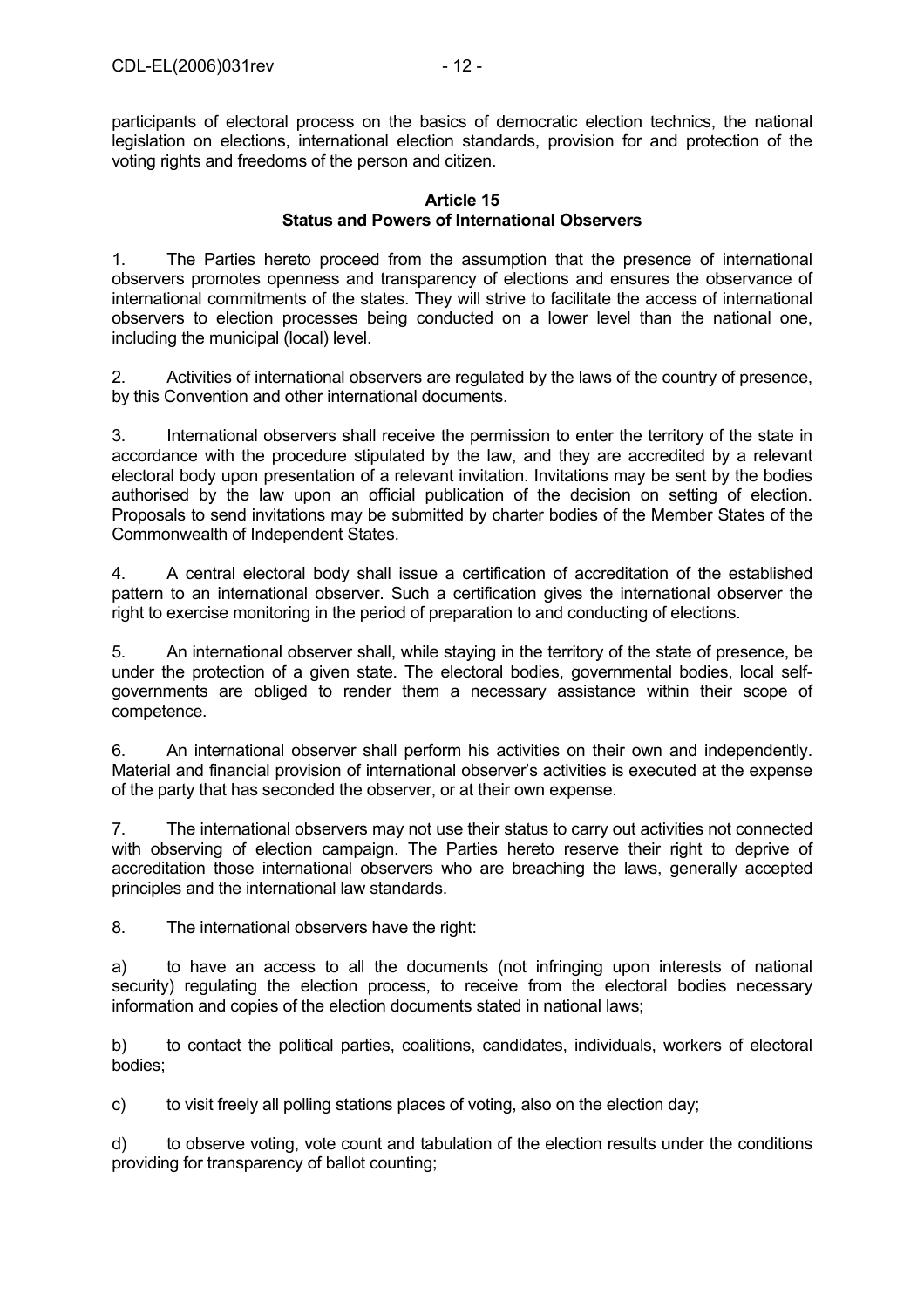e) to get acquainted with the results of consideration of complaints (statements) and claims related to breach of the laws on elections;

f) to inform the representatives of electoral bodies about their observations, recommendations without interference in work of the bodies executing elections;

g) to present their opinion publicly on preparation and conducting of elections after voting was conducted;

h) to submit their observation conclusions to the election officials, governmental bodies and other relevant officials.

9. The international observers are obliged:

a) to observe the provisions of this Convention, constitution and laws of the country of residence and other international documents;

b) to have with them the accreditation card of international observer, being issued in accordance with the procedure stipulated by the country of presence, and to show it on request of the election officials;

c) to fulfil their functions being guided by the principles of political neutrality, impartiality, non-expression of any preferences or appraisals of the electoral bodies, governmental and other bodies, officials, participants of the election process;

d) not to interfere in the election process;

e) to formulate all their conclusions on the basis of observation and factual material.

#### **Article 16**

#### **Appealing against and Responsibility for Breach of Citizens' Rights and Freedoms**

1. In the case of breach of the election standards, of the citizen's voting rights and freedoms, proclaimed in this Convention, the person or persons whose rights are infringed should have the right and possibility to appeal and to restore the infringed rights at courts. One should have the right to appeal to electoral bodies in the cases stipulated by the laws.

2. The persons guilty of perpetration of actions (inaction) forbidden by the laws should bear responsibility in accordance with the laws.

#### **Article 17 Election Documentation**

1. The Parties hereto proceed from the assumption that ballot papers, other election documents, including documents of the government bodies, electoral bodies related to elections shall be compiled (published) in the state's official language and in the official languages of the composite parts of the territory of state, and in accordance with the procedure stipulated by the national laws, also in languages of the nations and nationalities, national minorities and ethnic groups in the territories of their compact living.

2. The Parties hereto acknowledge that the election documents on the basis of which the vote results are determined are the documents of strict accountability. The degree of protection of such documents is determined by the law.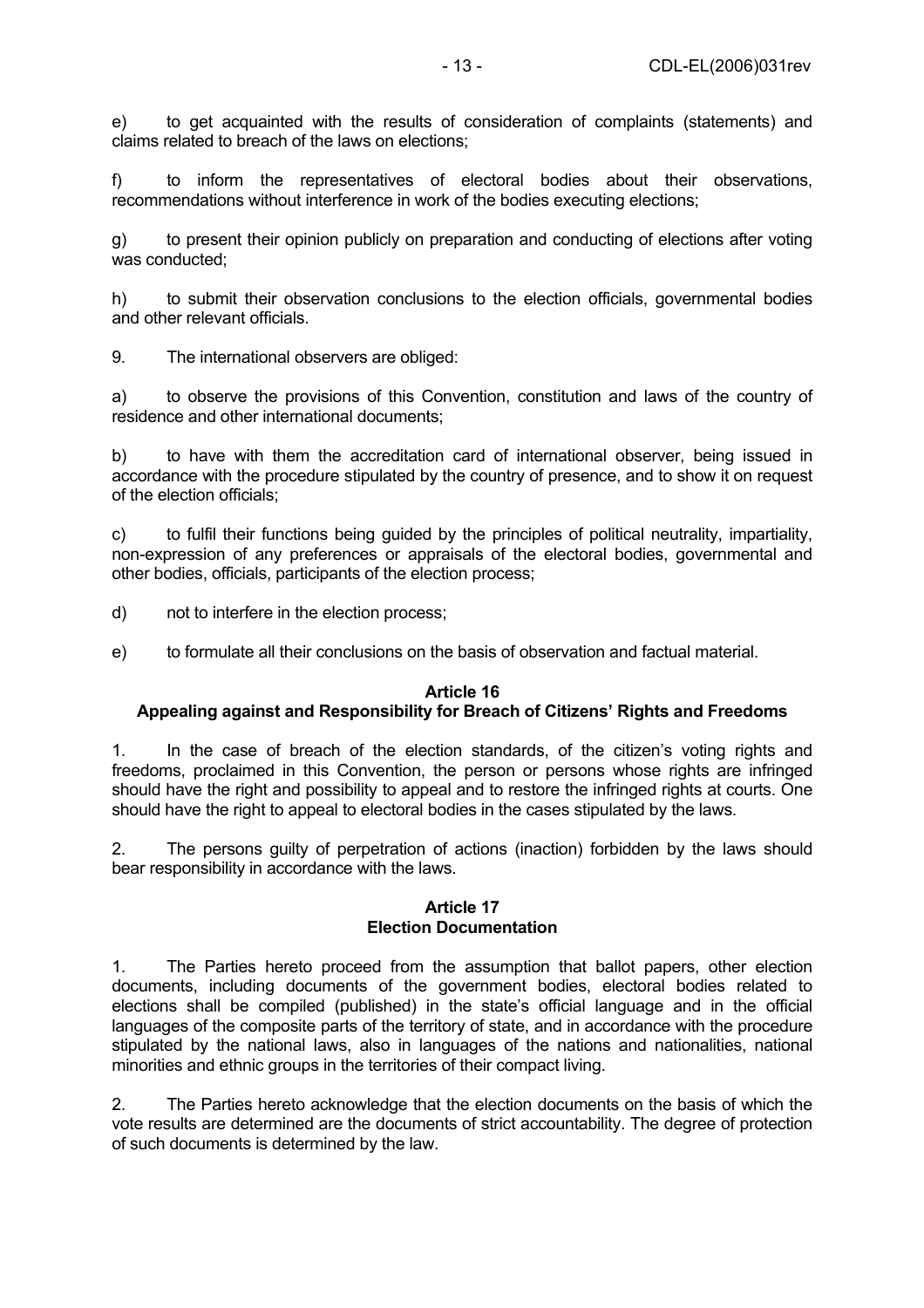#### **Article 18 Measures That Should not Be Considered as Discriminatory**

1. The voting rights and freedoms of citizens mentioned above may be limited by the Constitution, law, and not be considered as discriminatory if they stipulate:

a) special measures undertaken in order to provide for adequate representation of any part of the country's population, in particular, of national minorities and ethnic groups, which actually is, due to political, economic, religious, social, historical and cultural conditions, deprived of the possibility to avail itself of an equal standing in respect of political and election rights and freedoms as the rest of the population;

b) limitation of the right to elect and be elected with respect to citizens recognised by a court as incapable as well as of those being kept in detention upon the court's sentence.

2. Limitations regarding nomination of candidates, lists of candidates, relating to creation and activities of political parties (coalitions), citizens' voting rights and freedoms can be applied in the interests of defence of the constitutional system, national security, maintenance of public peace, protection of public wealth and morality as well as protection of rights and freedoms of citizens; however, the given limitations should comply with international obligations of the state.

3. The States party to the Convention in their striving for further democratisation of the election process proceed from the assumption that the existing limitations or advantages in execution of voting rights and freedoms stipulated by the Constitution, laws, and not contradicting international obligations of the state should, as proper national and international conditions and guarantees of the citizen's voting rights and freedoms are established, be reversed in order to provide the election process participants with equal legal conditions for participation in elections.

#### **Article 19**

## **Rights and Obligations of the Convention Signatory States**

1. The States party to the Convention commit themselves to undertake legislative and other steps in order to consolidate the guarantees of voting rights and freedoms with the purpose to prepare and conduct democratic elections, to execute the provisions of the Convention. The standards of democratic elections, the citizen's voting rights and freedoms proclaimed above may be assured by way of their inclusion in the constitutions, legislative acts.

2. The States party to the Convention commit themselves to:

a) guarantee protection of democratic principles and standards of the voting right within the framework of generally accepted principles and standards of the international law, a democratic nature of elections, free expression of will by citizens during elections, justification of the requirements regarding recognition of election as taking place, real and legitimate;

b) undertake necessary measures aimed at adoption of the entire election legal framework by the national legislative body and that the legal norms ensuring conducting of election should not be introduced by the executive power's decrees;

c) aim that all or part of deputy mandates of the second chamber of the national legislative body be the object of a free competition of candidates and/or lists of candidates in the course of nation-wide elections stipulated by the laws

d) strive for creation of a system of legal, organisational, information guarantees for assurance of citizens' voting rights and freedoms in the course of preparation and conducting of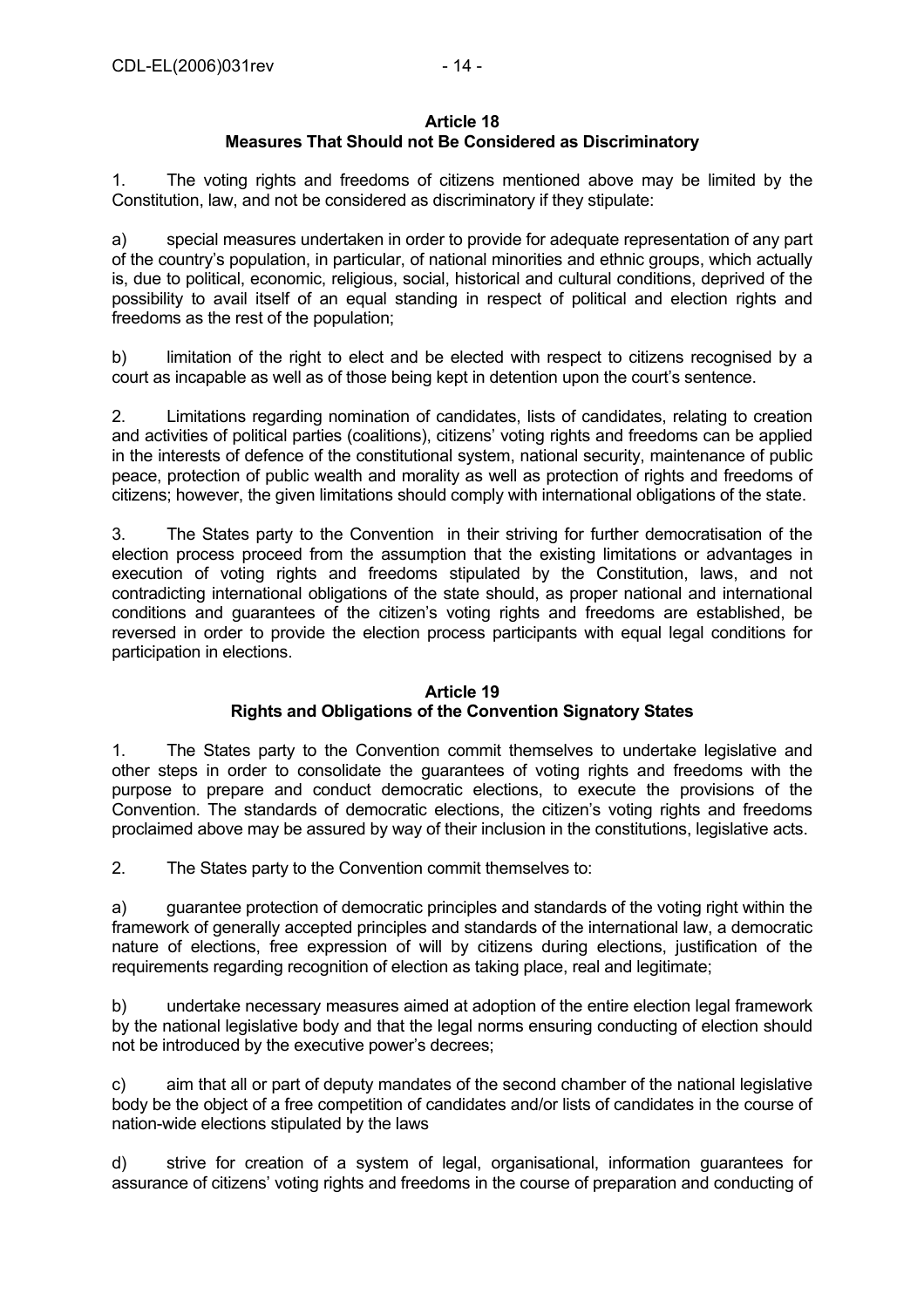elections of any level, to undertake necessary legislative measures aimed at provision of women with fair and real, equally with men, possibilities to execute the right to elect and be elected to the elective bodies, to elective posts both individually and as part of political parties (coalitions) on the terms and in accordance to the procedure stipulated by the Constitution, laws and aimed at establishment of additional guarantees and conditions for participation in voting by people with physical impairment (invalids, etc.);

e) conduct voter registration on the basis of a legislatively established non-discriminatory and effective procedure that envisage such parameters of registration as age, citizenship, place of residence, basic document certifying citizen's identity;

f) stipulate in the law responsibility of persons providing information on voters for authenticity of information, completeness of relevant information and timeliness of submission of such information, securing, in accordance with the legislation, of a confidential nature of personal data;

g) facilitate formation of political parties and their free legal activity, to regulate in terms of legislation financing of political parties and the election process, to assure that the law and governmental policy provide for separation between the party and state, for conducting election campaigns in the atmosphere of freedom and fairness that allow parties and candidates to exercise a free expression of their views and assessments, election programmes (platforms), and allow voters to get acquainted with them, to discuss them and to vote for or against them freely, nor being afraid of penalty or any prosecution whatsoever;

h) ensure undertaking measures providing for impartiality in covering the election campaign by mass media, including Internet, impossibility to set up legal or administrative obstacles preventing the access to mass media on a non-discriminatory basis for political parties and candidates, to form an information data bank based on the results of public opinion surveys relating to elections, which data ought to be presented to the election process participants as well as to international observers on their requests to have information or to make a copy, to implement new information technologies providing for an open character of elections, increasing the degree of voters' confidence in outcome of voting and in election results;

i) to adopt national and take part in developing and adoption of interstate programmes of civic education, to provide conditions for citizens and other participants of the election process to get acquainted and to be trained on election procedures and rules in order to upgrade their legal culture and to improve professional qualification of the election officials;

j) to ensure establishment of independent, impartial electoral bodies to organise the conduct of democratic free and fair, authentic and periodical elections in accordance with the national legislation of the country and in line with international commitments of the state;

k) to provide the candidates who received the necessary number of votes stipulated by the law with the possibility to adequately take their posts and to remain at their posts till expiration of the term of their powers or till their termination in another way that is regulated by the law;

l) to undertake measures of introducing the legislative regulation of the list of breaches of citizens' voting rights and freedoms as well as the grounds and procedures of holding liable persons, who prevent by violence, cheat, threats, forgery or in another way citizen to exercise freely their right to elect and be elected to exercise other electoral rights and freedoms fixed in the constitutions and the laws, with criminal, administrative and other charges.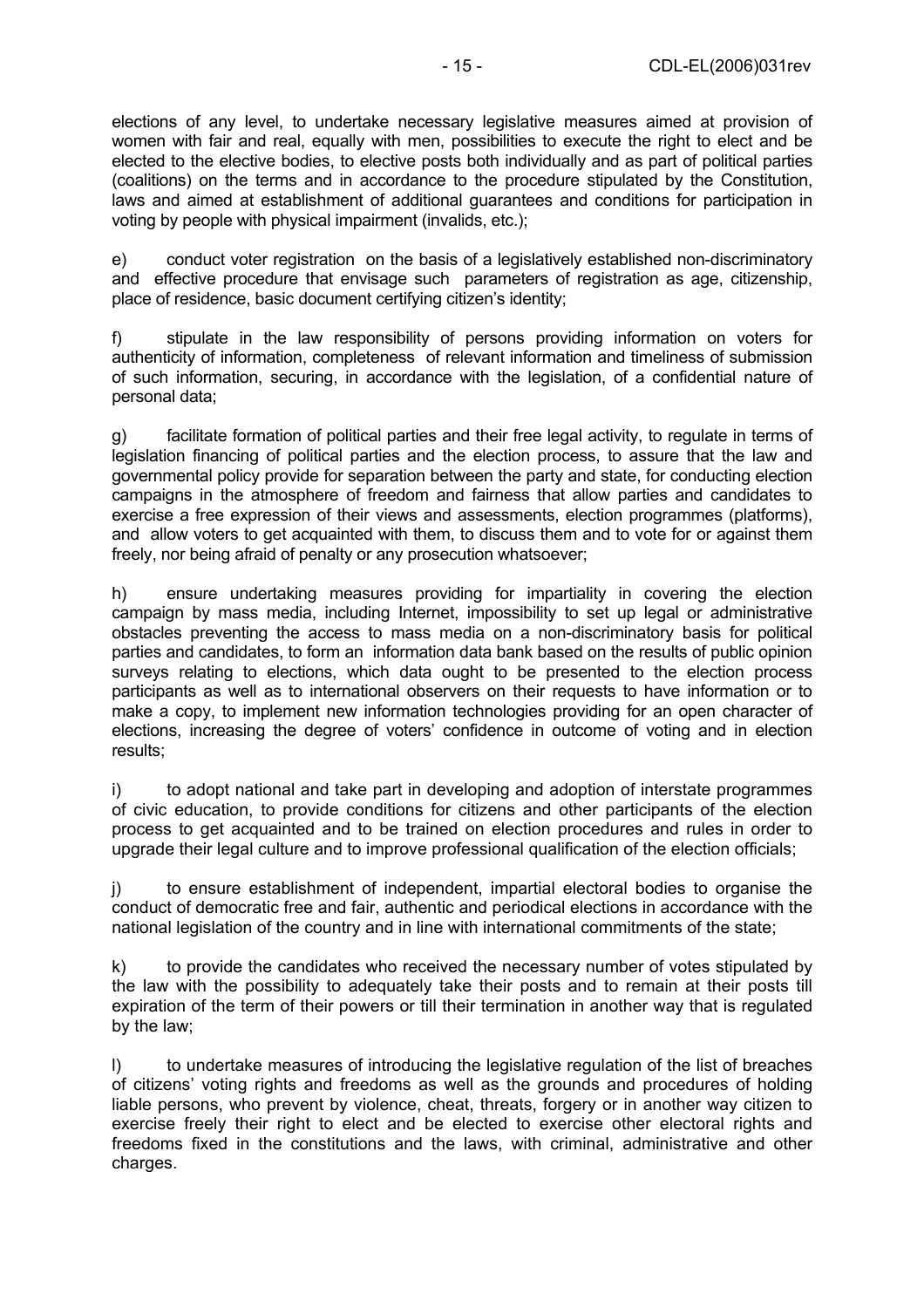m) facilitate establishment of the interstate unified data (information) bank on the national election legislation, election process participants (taking into account the fact that personal data have a confidential nature), law enforcement and judicial practice, legislative proposals on developing electoral system, as well as another information related to organisation of election process for the purposes of exchange of information and joint use;

n) promote co-operation between the electoral bodies of the States party to the Conventions, including formation and/or expanding of the mandates of the existing interstate associations of electoral bodies.

#### **Article 20 Right Being Granted Irrespective of This Convention**

1. Nothing in this Convention shall prevent fulfilment by the states of their international commitments on preserving citizen's voting rights and freedoms. In particular, the states should honestly fulfil the duties and obligations that they have undertaken in accordance with the international agreements and treaties of which they are the parties.

2. Realisation of the rights presented in this Convention does not infringe on realisation by all people of the generally accepted human rights and basic freedoms.

3. Nothing in this Convention shall be construed as allowing for any activity contradicting the objectives and principles of the Charter of the Commonwealth of Independent States.

#### **Article 21 Status of the Interstate Electoral Council**

1. The Parties hereto acknowledge the necessity to establish, on the grounds of national electoral bodies of the States party to the Convention, the Interstate Electoral Council in order to render assistance in observing of elections in the States party to the Convention and to observe fulfilment of the Convention's provisions.

#### **Article 22 Procedure of This Convention Becoming Effective**

This Convention shall become effective from the date of submitting to the depository for safekeeping of the third notification on fulfilment by the Parties hereto interstate procedures necessary for it to become effective.

In the case of the Parties hereto sent the notifications on fulfilment of such procedures to the depository later, the Convention becomes effective as of the date of receipt by the depository of such a notification.

#### **Article 23 Procedure of Joining the Convention**

This Convention is open for joining it by other states ready to take obligations issuing from this Convention.

In the case of the joining state, this Convention becomes effective as of the date of leaving the document on joining with the depository fir safekeeping.